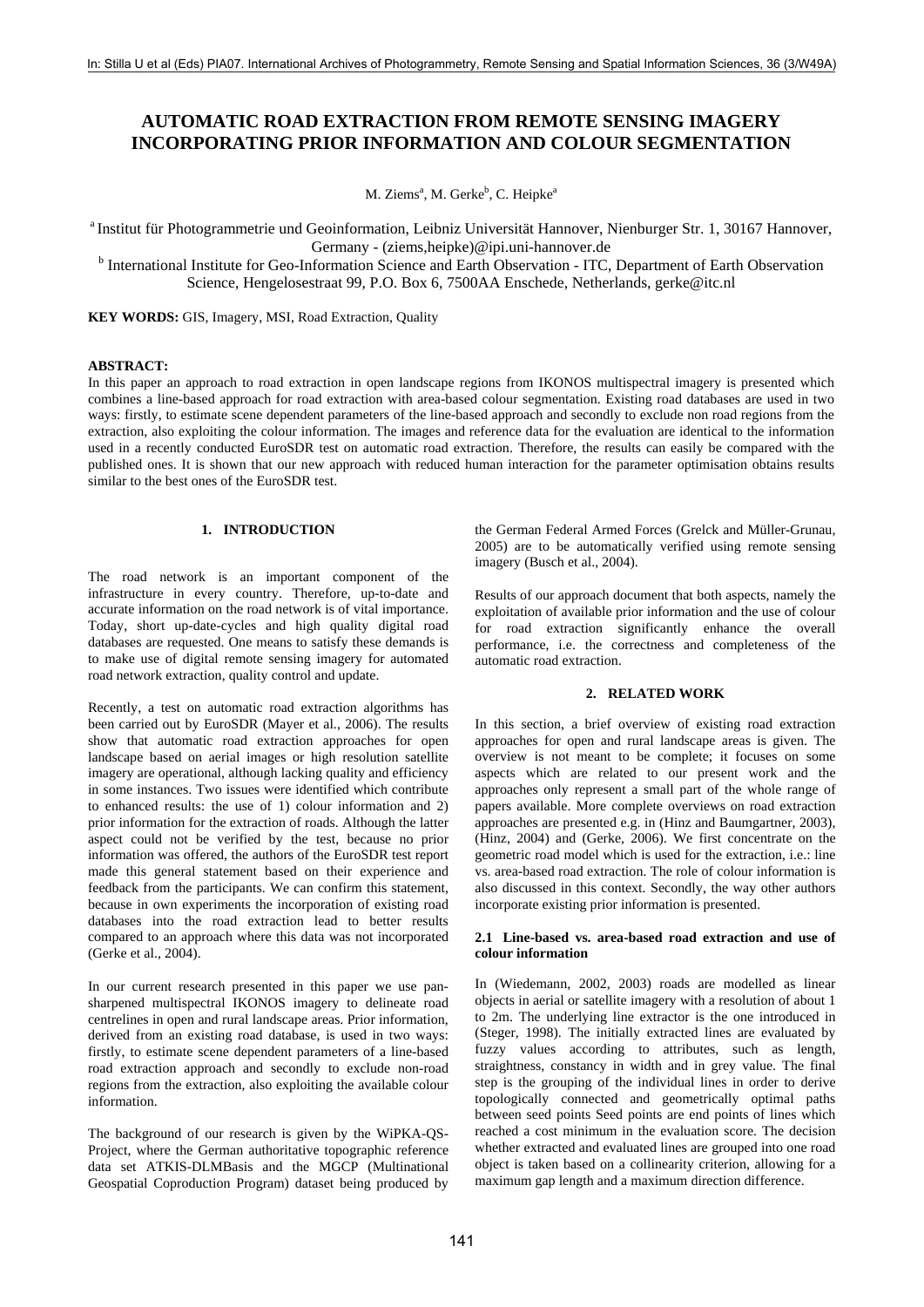One main problem with the line-based approach is the tuning of parameters for line extraction. The parameters depend on the object and on context. For instance, a dark asphalt road in a desert environment can be delineated more reliably and accurately than a vegetated path between a cultivated environment, e.g. between two grassland fields. Moreover, the contrast conditions depend on the actual illumination conditions of the satellite scene. To compensate these variabilities of road extraction results, Hinz and Wiedemann (2004) described an extended approach that checks the final results by internal evaluation measures. This enables a prediction about the adaptation level of the used parameter set and may lead to alternative settings.

In (Zhang and Couloigner, 2006) an area-segmentation-based approach is developed. Firstly, the multispectral image is segmented using the unsupervised K-means clustering method. Road segments are filtered by evaluating the resulting segments based on shape descriptors. Finally, the road centrelines are retrieved from the grouped road segments using a skeletonisation method.

Also in (Mena and Malpica, 2005) colour information is used for the segmentation of the image. Mainly, the evidence delivered by three different statistical approaches is combined and leads to an enhanced segmentation of the imagery. The first source of evidence is given by a supervised classification, employing the Mahalonobis distance. The second source is obtained from the comparison of the colour distribution in the neighbourhood of individual pixels with the trained distributions. For this purpose, the Bhattacharyya distance is used. The last source of evidence is given by Haralick features derived from the co-occurrence matrix. The segments obtained after evidence fusion are then skeletonised to obtain the road centre axis.

In (Bacher and Mayer, 2005) and (Bacher, 2006), a combined approach is introduced. A pixel-based multispectral classification is used to generate a so-called roadclass-image. The training information for the supervised classification is obtained from a very strict initial road extraction according to Wiedemann (2002, 2003), and using additional parallel edge information (Baumgartner et al., 1999). The subsequent road extraction is then conducted according to Wiedemann (2002, 2003), but the roadclass-image is used to additionally evaluate the extracted lines.

One problem with the presented approaches based on area segmentation is that the estimation of the road centreline is only based on classified segments. Consequently, the accuracy of the resulting centreline is decreased (Mayer et al., 2006). In (Zhang und Couloigner, 2006) shape parameters are applied to filter road segments, i.e. to eliminate parking lots, buildings etc. from the segments. However, no image information is used at this stage, leading to misclassification of segments in some cases. Bacher (2005, 2006) uses a line-based approach, but also exploits colour information for an enhanced classification of extracted lines. However, the sensitive parameter setting for line extraction is not further automated in this approach.

# **2.2 Incorporation of prior information**

In (Doucette et al., 1999) the information from a coarse resolution road database is used to initialise road extraction based on a Neural Network approach, i.e. the database information is used to provide input samples. In (Bordes et al.,

1997) and (Zhang and Baltsavias, 2002; Zhang 2004) road databases are used to specify the type of road and attributes such as the width. This information is employed to define hypotheses for the appearance of roads. Features extracted by means of image analysis are then used to evaluate these hypotheses.

One interesting result of these approaches is that although the representation of the database objects is very coarse, it is good enough for limiting the search space and making assumptions on the appearance of the objects due to the type given in the database.

The approach presented in (Mena and Malpica, 2005) also makes use of prior information as explained above. It is used to define the feature space for colour segmentation.

#### **3. THE NEW APPROACH**

From the brief overview of the related work, some lessons can be learned. If applicable, the line-model should be used. This is the case when the background objects are homogeneous. However, the problem of line extraction approaches is the tuning of parameter which is object and scene dependent. Furthermore, existing research shows that colour information is an adequate means to distinguish road objects and background.

This paper presents a new approach to road extraction in open landscape using IKONOS imagery. The approach has the following properties:

- It makes use of the line-model and extraction algorithm as proposed by Wiedemann (2002, 2003)
- GIS database objects are used as prior information
- Radiometric properties of the roads, in this case the contrast between road surface and background are trained for every individual scene using the prior information from the road database
- Colour information is used to segment background objects and exclude them from the extraction.

#### **3.1 Training of radiometric parameters**



Figure 1: IKONOS sub-image with three different roads

Figure 1 shows an example of rural road objects with different surfaces. The surface appearance is correlated with the given road classes. Roads for traffic are mainly sealed and mostly consist of concrete or asphalt. In contrast, agriculturally paths often consist only of gravel or sand and are partly covered by vegetation. Additionally, the variety of possible local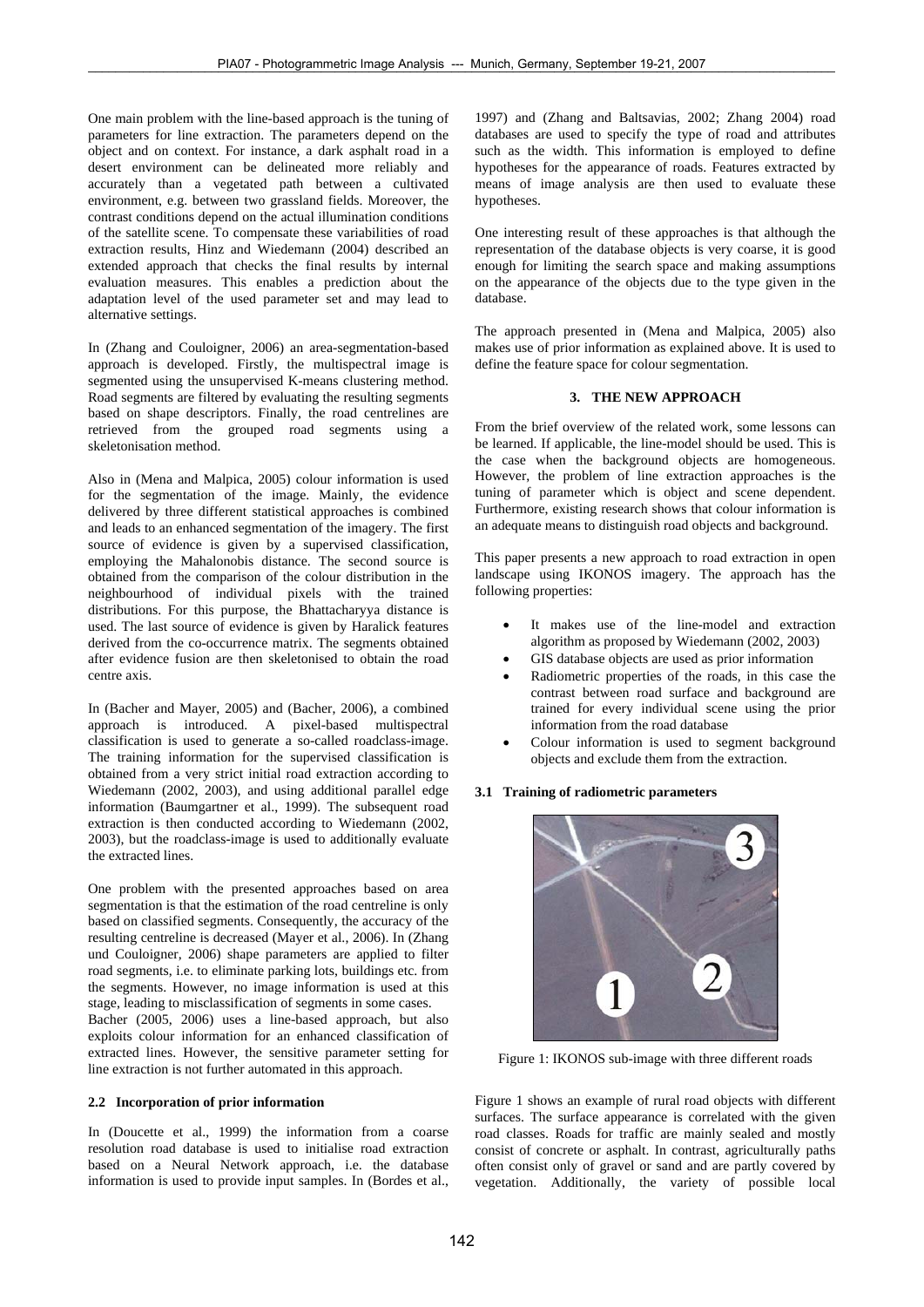backgrounds, i.e. cropland, grassland and wood, leads to a number of possible radiometric combinations for roads and their local background. Our assumption is that given a representative set of prior information on road objects in a particular (satellite) scene, the most critical parameters for line-based road extraction can be estimated automatically. The prior information is obtained from GIS road data. Appropriate information includes geometry, width, classification and the image co-registration of all given road objects.

The core of the parameter training algorithm is realized by a radiometric histogram analysis of road regions in high resolution one-channel imagery. In our application we use panchromatic imagery as well as the NDVI channel which was computed from the pan-sharpened MS channels. For each road object, which is registered in the GIS database, a specific image region is generated, based on the given road centre axis and the attribute *road width.* If no road width is available, a default value is used. The resulting region width is reduced to exclude most of the mixed pixels at the road border. Consequently, it is assumed that the majority of the region pixels belong to a road. Additionally, for each object a second and a third region (one to the left, the other to the right of the road region) are generated to refine radiometric information about the local background. Once again mixed pixels are excluded by a defined minimum distance from the analysed object. Figure 2 shows an example for a generated road region (blue) and the two regions which represent the roads local background (yellow).



Figure 2: Buffer of road object (blue) and local background (yellow)



Figure 3: Histogram of a bright dirt road (blue) and its local background (yellow)

Figure 3 shows the histogram of the bright dirt road with homogeneous local background. In contrast, Figure 4 shows a homogeneous dark asphalt road with a typical heterogeneously local background. From the histograms this evident, that the parameters for the line extraction should be selected according to the road class. Thus, if information on road classes is available, the procedure described in the following is applied per road class.



Figure 4: Histogram of a dark asphalt road (blue) and its local background (yellow)

Based on the calculated object specific histograms the following radiometric parameters are derived:

• *Homogeneity* along the line object assumed to be a road. The line extraction operator requires pixels with similar greyvalues along the road centreline to form a line object.

 We calculate the homogeneity as the standard deviation of greyvalues from the road histogram.

• *Contrast* between road and local background. The line extractor requires a minimum difference of pixelgreyvalues across the road to form a line object.

 Local background can consist of different objects. We look for the contrast between the road and the most similar background object, thus the smallest difference between the peak of the road pixels and a peak of the background pixels is required. The peak of the road pixels is computed as follows: first we only consider greyvalues which account for the top 80% occurrence in the histogram in order to eliminate possible disturbances. We use rank filtering to obtain this result. We then compute the median of the remaining road pixels as the desired peak value. In order to detect the background peak we apply the same rank filtering. Starting from the road peak we then find the closest local maximum. The difference between both peaks is the contrast.

 The contrast is used to decide weather the investigated road is brighter or darker than the background. The differentiation between dark and bright roads is used to classify the radiometric parameters into two categories. The line extractor separates between dark and bright line models. Accordingly, a dark–bright specific parameter derivation is useful.

• *Global threshold* is defined as the higher (dark roads) or the lower (bright roads) limit to generate a region of interest containing the roads. The threshold is extracted as the maximum value (dark roads) or the lowest value (bright roads) from the rank filtered road region histogram.

In terms of the line extraction algorithm, only plausible results are considered for further calculations. Therefore, the refined *Homogeneity* has to be smaller than the resulting *Contrast*.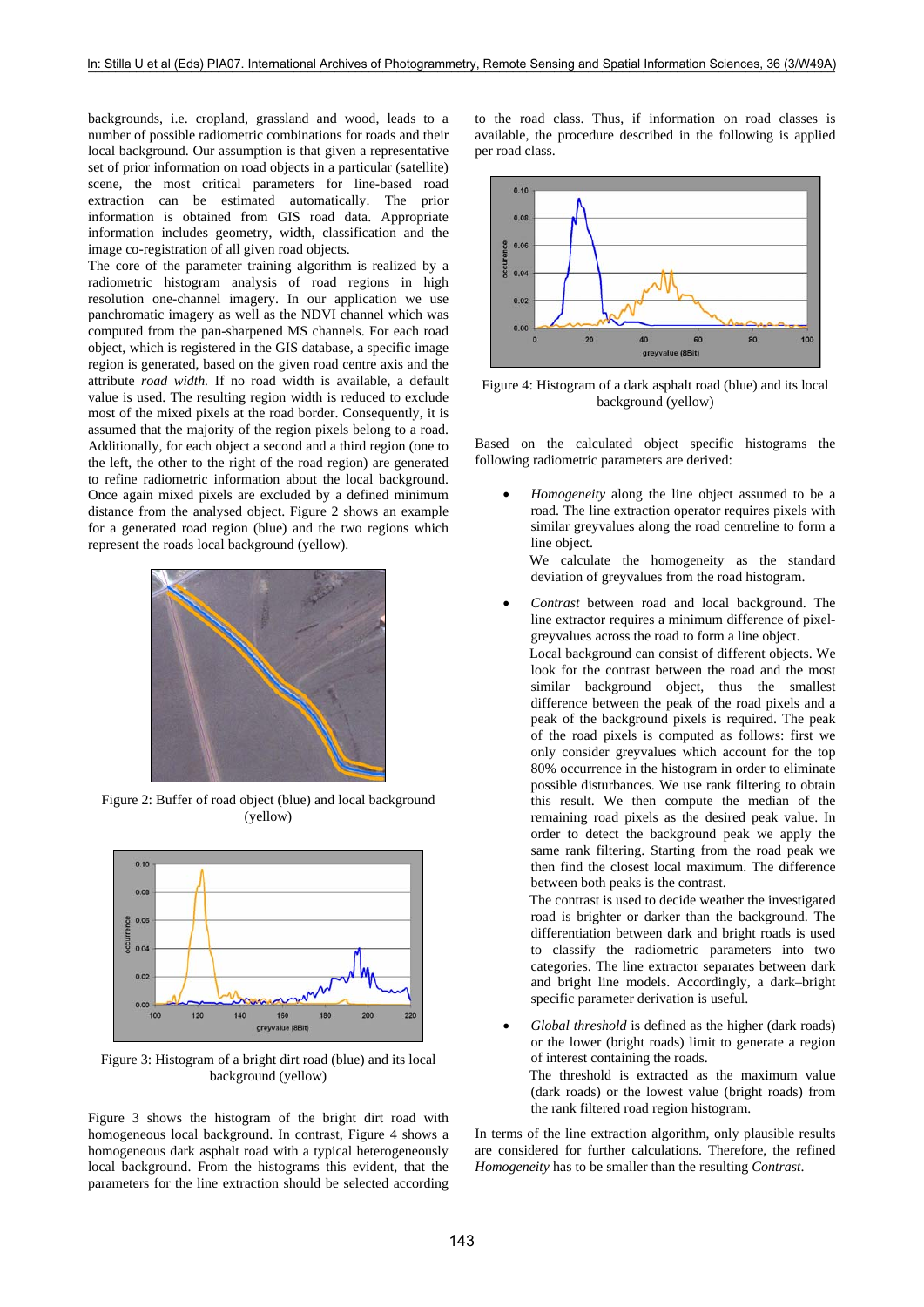Consequently, the three parameters are calculated per given GIS road object. The next task is to find the optimal values for a scene and – if available – a road class dependent road extraction. For this task, three sorted lists are created, one for every parameter where the individual values are listed. Geometric or attribute errors of the GIS database have to be considered in the parameter training algorithm. It is assumed that the parameters derived from wrong GIS road objects with plausible results only influences some of the top values of the sorted lists, therefore rank filtering is applied to derive the radiometric parameters. Other recent work like (Bacher 2005, 2006) uses this method with a similar aim.

The details of rank filtering depend on the overall GIS database quality. Empirical investigations showed that a rank of 10 % seems to be applicable. To guarantee the robustness of the system towards area wide incorrectness of GIS data a minimum number of training objects has to deliver plausible parameter values. Otherwise standard parameter settings are automatically used for the extraction algorithm.

### **3.2 Colour segmentation**

The available IKONOS imagery contains four spectral bands: red, green, blue and infrared with a ground resolution of approximately 4m, but is pan-sharpened to a nominal resolution of 1m. The used line extraction approach of Wiedemann (2002, 2003) does not consider multispectral information directly. Therefore, advantageous channel combinations like NDVI or intensity are still used in the extraction step. A separated line extraction conducted in every available IKONOS channel is not applied. According to our experience the different colour bands provide no significant additional information. Nevertheless, this information is more valuable in an area-based approach. Therefore, a colour segmentation step is added, to enhance multispectral application. Thereby, a region of interest (ROI) is defined for the further road extraction step. The basic ambition is to determine the range of spectral signatures which together contain all possible spectral combinations of roads in a specific scene. The overall calculation is based on RGB colour space with 8 bit per channel. Although, the NIR channel would probably contribute valuable information, we make no use of this channel up to now. The usage of an alternative colour space, like HIS or HSV, offers to our experience no significant advantage for segmentation.

#### **3.2.1** General approach

Similar to the parameter training approach, explained in the preceding section, roads from the given GIS database are used to define the training region. If available, the attribute *road width* is used to generate a region that contains all road objects. This training region is further classified using the attribute *road class*, if available, to enhance the spectral analysis. In contrast to the parameter training approach an object specific procedure is not applied. All pixels from the training region are transferred to RGB colour space. In this step, the number of occurrences of every spectral combination is registered. Based on these values, a histogram analysis is applied as described below, to build up different clusters in feature space. Next, all image pixels within ROIs are classified into road and non-road pixels.

Noise effects of the resulting image regions are reduced by erosion and the adjacent regions are connected. Moreover, simple shape descriptors are used to identify image regions which are not consistent with the road model, i.e. large crop fields. These large regions are sometimes spectrally similar to roads and are eliminated. Subsequently, based on the topological characteristics of the road network, all isolated

region parts are also eliminated. The resulting ROI is extended along the borders to include the local background for the linebased road extraction in the image.

# **3.2.2** Histogram analysis

The definition of relevant clusters in feature space is difficult. Because of the limited road width, the pixels belonging to road objects are often heavily influenced by the spectral properties of the local background. Only for wider asphalt roads a clear differentiation from the background can be achieved from the training data. These roads are often characterised by a significant saturation in the blue band. Additionally, a lot of its pixels are influenced by low saturation objects like bright road markings or dark wheel tracks. In contrast, smaller dirt roads have no predictable spectral signature. Because of the described difficulties, the colour segmentation algorithm is currently reduced to a histogram analysis of the RGB-feature space including rank filtering.

Again, it is assumed that the GIS database used for the training is mainly correct. Consequently, the spectral signature of roads is supposed to occur frequently. A histogram analysis based on the RGB colour space is carried out in a similar manner just as described for the parameter training. The computed number of occurrences of every spectral combination gives evidence about the membership of scene specific road classes. Consequently, all occurring spectral combinations are sorted according to their frequency. Based on the sorted list, a heuristic threshold for rank filtering is used for the classification. This threshold depends mainly on the overall quality of the used GIS database. For the tested GIS database, an empirical determination has shown that the colour information from the top 80% of all analysed pixels represents the scene depended road surfaces.

#### **4. RESULTS**

In order to be able to compare our approach with the recently published results from the EuroSDR test on road extraction (Mayer et al. 2006), we use the same pan-sharpened IKONOS imagery and reference data for the evaluation. They depict some different scenes in the Kosovo. Our test is restricted to the rural hilly scenes of the EuroSDR test, shown in Figure 6a and 6b. The urban IKONOS scene is excluded from the following results because the overall approach is designed for open landscape.

GIS road data is necessary prior information for our method. To evaluate the impact originating from different input data quality, we created three different GIS road datasets per IKONOS image:

- SET A: a "realistic" dataset: most of the digitised roads are correct and show a good positional accuracy, but some roads which are visible in the imagery are missing in the dataset, and some objects from the road database are not correct at all, i.e. they do not exist in the imagery. To simulate a realistic dataset, errors were manually introduced into the EuroSDR reference dataset (Figure 5-dotted red lines).
- SET\_B: the EuroSDR reference dataset which is correct in every aspect (Figure 5-yellow lines)
- SET\_C: a totally incorrect road data set.

Set\_A reasonably simulates situations where a road database exists and is used for the training. Set\_B is chosen to have an idea how well the correct dataset can be extracted if the same data is used for the training. Set\_C is chosen to be able to conduct a sensitivity analysis, i.e. to test the approach with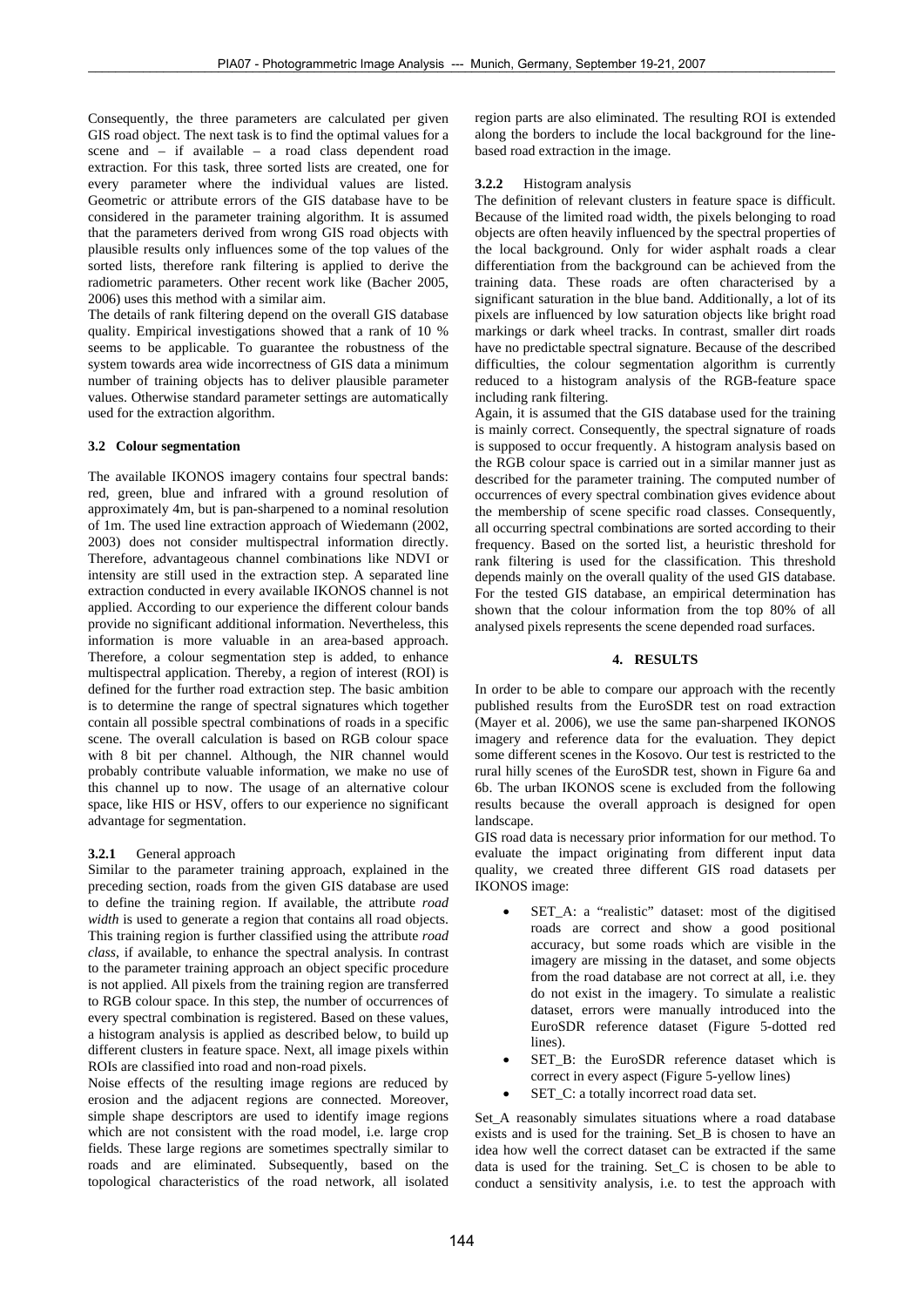useless prior information. Since both images have the same size, we simply chose as Set C for a particular scene the Set B of the other scene. The following results were obtained with geometric information from the different datasets. The attributes road width (cf. 3.1) and road class were not available in the EuroSDR reference dataset. Therefore, constant default values are used.



Figure 5: SET\_A: realistic dataset (dotted red) and SET\_B: reference dataset (yellow), exemplary zooms for tested imagery

The evaluation of the results is done applying the same reference data as used for the EuroSDR test. Additionally, the measures *completeness, correctness* and *RMS* are calculated using the same software as in the test, therefore the results can easily be compared. Firstly, only the results of radiometric parameter training are presented. Afterwards the results of the additional application of the colour segmentation step are shown.

#### **4.1 Training of radiometric parameters**

The algorithm for parameter training and line extraction is separately applied to the NDVI and the intensity channel. Both channels provide complementary information for road extraction, as already shown in other research work. After line



(a) IKONOS 3 Sub2 (b) IKONOS 3 Sub1

extraction, the results are fused and evaluated as a combined result. For Set\_A we provide results using only the intensity channel and including also the NDVI channel. To guarantee the focus on radiometric parameters, the geometric parameters (for details see Wiedemann, 2002) are held constant for all used datasets and images.

| No             | Name           | Completeness | Correctness | <b>RMS</b><br>$[\text{pix}]$ |  |  |  |  |
|----------------|----------------|--------------|-------------|------------------------------|--|--|--|--|
| IKONOS_3_Sub2  |                |              |             |                              |  |  |  |  |
| 1              | Best EuroSDR   | 0.85         | 0.91        | 1.59                         |  |  |  |  |
| $\overline{2}$ | Gerke EuroSDR  | 0.75         | 0.52        | 1.35                         |  |  |  |  |
| 3              | SET A (noNDVI) | 0.78         | 0.91        | 1.22                         |  |  |  |  |
| 4              | SET A          | 0.83         | 0.90        | 1.22                         |  |  |  |  |
| 5              | SET_B          | 0.83         | 0.92        | 1.22                         |  |  |  |  |
| 6              | SET C          | (0.75)       | (0.52)      | (1.35)                       |  |  |  |  |
| IKONOS 3 Sub1  |                |              |             |                              |  |  |  |  |
| 7              | Best EuroSDR   | 0.81         | 0.87        | 0.97                         |  |  |  |  |
| 8              | Gerke EuroSDR  | 0.80         | 0.65        | 1.53                         |  |  |  |  |
| 9              | SET_A_(noNDVI) | 0.75         | 0.75        | 1.20                         |  |  |  |  |
| 8              | SET A          | 0.77         | 0.76        | 1.42                         |  |  |  |  |
| 9              | SET B          | 0.76         | 0.75        | 1.40                         |  |  |  |  |
| 10             | SET C          | (0.80)       | (0.65)      | (1.53)                       |  |  |  |  |

Table 1: Evaluation Results. Grey rows are from (Mayer et al. 2006)

Table 1 contains the best result from the EuroSDR test together with those obtained in our investigations. Generally, the extraction results, focused on open landscape areas, are nearly complete and correct, shown in Figure 6a and Figure 6b.

Compared with Best\_Euro\_SDR (Karin Hedman) of IKONOS\_3\_Sub2 our RMS is smaller. The Best\_Euro\_SDR (Uwe Bacher) of IKONOS\_3\_Sub1 summarises a very good RMS and high completeness and correctness. This advantage compared to our approach is mainly caused by an enhanced extraction in the built-up area.

The use of NDVI is not necessarily advantageous because many roads are dirt roads, which are covered by vegetation.



Figure 6: EuroSDR test images, SET\_A-extraction results: Correctly extracted roads are given in green, incorrectly extracted roads in blue and missing roads in red.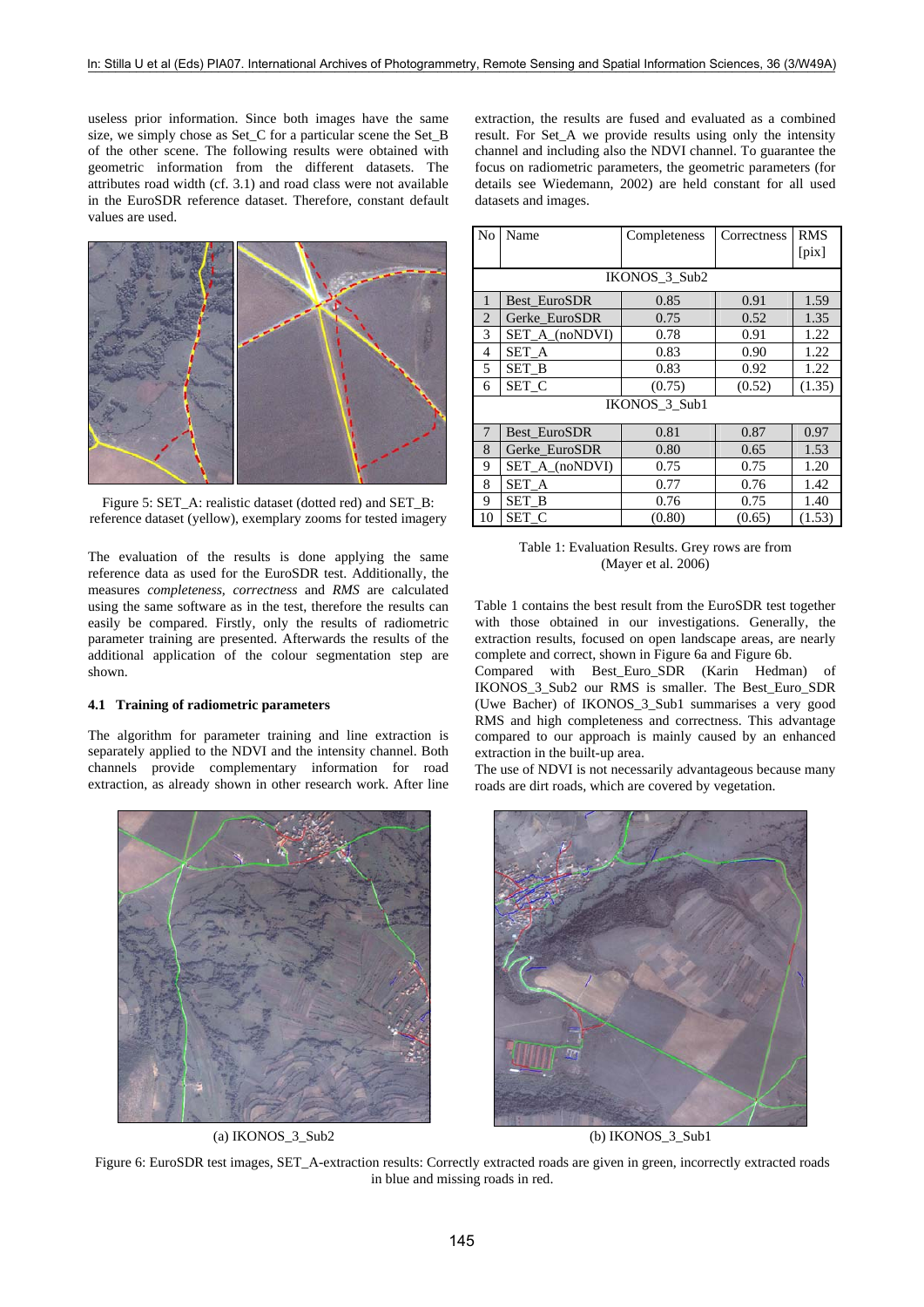



Figure 7: ROIs, trained with SET\_A

The small differences between the results from SET\_A and SET\_B show that the rank filter works efficiently. Therefore, realistic imperfect databases can be used for our problem. The parameter training algorithm has also registered the completely incorrect datasets (SET\_C) and did not result in plausible parameters. Thus, useless prior information is detected automatically in our approach. In order to still extract roads the human operator has to manually select appropriate parameters. In this case, the results correspond with Gerke\_EuroSDR, because in both tests the same parameters set where selected.

Compared with Gerke\_EuroSDR in particular the correctness of the recent tests is enhanced. The main reason for this is the tuning of the global threshold parameter.

### **4.2 Colour segmentation**

The ROI results for the line extraction algorithm based on colour segmentation are shown in Figure 7. Large areas with multispectral signature of trained roads are found within settlement areas. Therefore, urban areas are shown as compact ROIs. The generated regions contain nearly all road objects including local background - only the large background areas are excluded from line extraction.

| N <sub>0</sub> | Name  | Completeness  | Correctness         | <b>RMS</b>     |  |  |  |
|----------------|-------|---------------|---------------------|----------------|--|--|--|
|                |       |               |                     | $[\text{pix}]$ |  |  |  |
| IKONOS_3_Sub2  |       |               |                     |                |  |  |  |
| 4              | SET_A | $0.82(-0.01)$ | $0.90 \ (\pm 0.00)$ | 1.22           |  |  |  |
| 5              | SET B | 0.82          | 0.91                | 1.22           |  |  |  |
| IKONOS 3 Sub1  |       |               |                     |                |  |  |  |
| 8              | SET A | 0.77          | $0.79 (+0.03)$      | 1.42           |  |  |  |
| Q              | SET B | 0.76          | 0.78                | 1.40           |  |  |  |

| Table 2: Evaluation results. Numerical values in brackets |  |  |  |  |
|-----------------------------------------------------------|--|--|--|--|
| describe differences towards prior results.               |  |  |  |  |

The colour segmentation algorithm is used as a separate module for the whole road extraction process. Therefore, the overall result can be compared to the results presented in Table 1. The evaluation (Table 2) shows no significant enhancement. Only for IKONOS\_3\_Sub1, the correctness is slightly increased, because some incorrect line objects are excluded. However, in the IKONOS\_3\_Sub2 image a correct object is missing, because its multispectral combination was not sufficiently represented in the training dataset, resulting in a marginally smaller completeness value.

Because of the mainly bright roads and the dark background, the usage of the trained global threshold as shown with the former test and the calculation of ROI from colour segmentation achieve similar results. Thus, in this case the additional colour information does not seem to be necessary for road extraction.

As before the usage of realistic (SET\_A) and perfect reference dataset (SET\_B) achieves similar results.

#### **5. CONCLUSIONS AND OUTLOOK**

In this paper, we present two methods to incorporate prior information into a line-based road extraction algorithm. The first method aims at parameter estimation for the line extraction. The parameters being automatically tuned are the contrast between road and background, the homogeneity within the road objects and a global threshold for masking out nonroad areas. The method turns out to be robust against errors in the available prior information and it was shown that the obtained results are better than results which have been achieved with the same road extraction algorithm and manually tuned parameters.

Multispectral colour information is not directly used within our basic method – the road extraction is applied to intensity or NDVI channel. The second refinement introduced here makes explicit use of the available colour information. Non-road areas are identified based on a statistical analysis of the RGB colour space and the available prior information on road data. The results obtained with this second method in combination with the first method do not significantly differ from the results where only parameter tuning was applied. This observation can be traced back to the fact that the background in the given images is relatively homogeneous and therefore the estimation of the global threshold as done with the first method nearly masks out the same region as the multispectral approach. Additional tests will further investigate this issue.